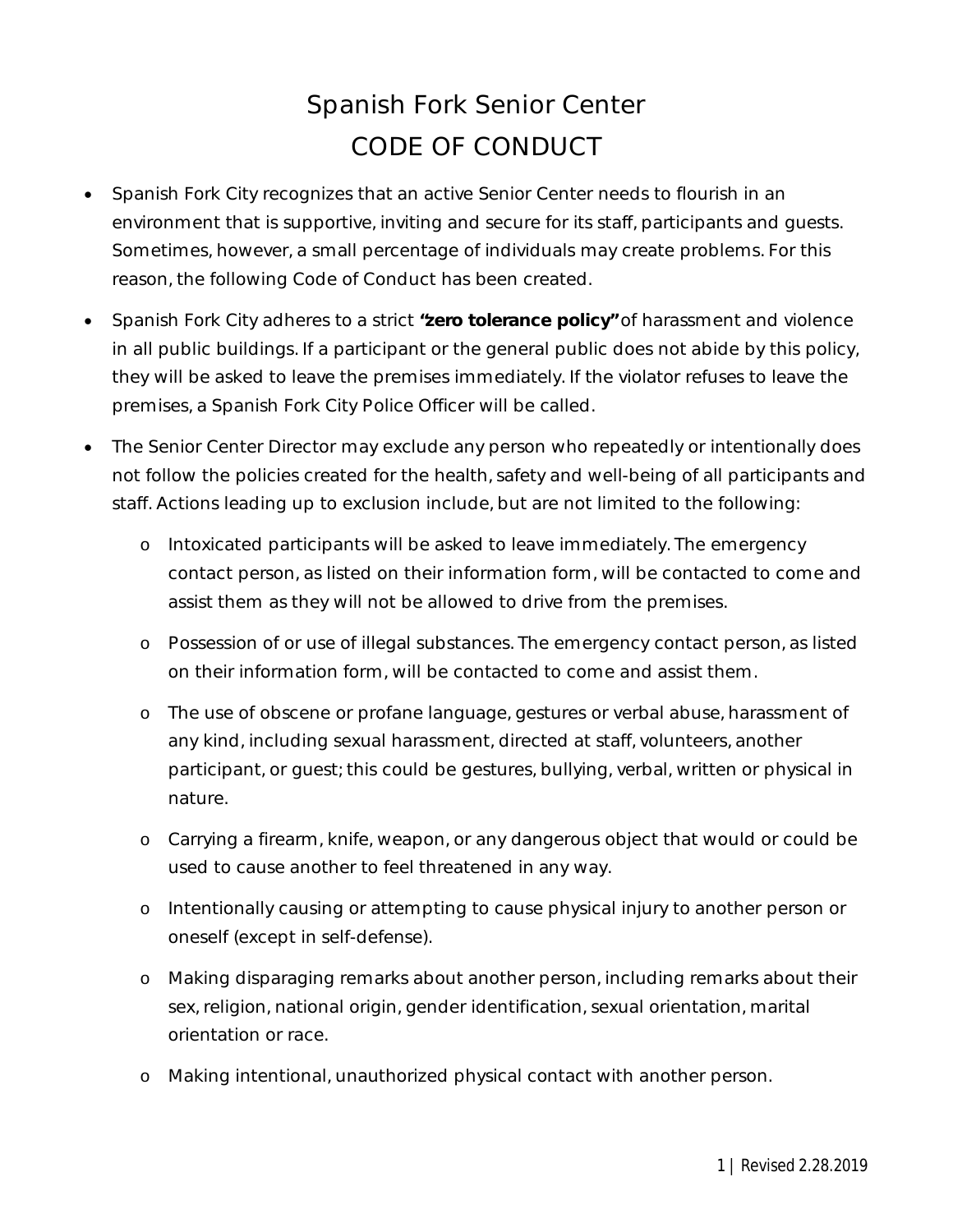- o Repeated and intentional disregard to adhere to the rules and regulations as set forth at the center.
- o Proper attire must be worn at all times. Shirts and shoes are required.
- o Coercing or badgering others to give him/her money or rides.
- o Willful destruction of property (building and/or furnishings). No alterations, changes or additions to the building are permitted.
- o Strong colognes and perfumes, due to allergies.

If a participant feels that the language or behavior of another participant is harmful or threatening to themselves or others, they can bring this to the attention of a Senior Center staff member. **All conversations will be handled discretely and confidentially when possible.**

Should staff become aware of or observe inappropriate behavior in the Senior Center or at a Senior Center sponsored event or trip, they will follow this procedure:

#### **VERBAL WARNING**

**First Offense:** Verbal warning, this step is considered when staff finds the behavior unacceptable based upon the criteria listed above, or other egregious behavior that violates the intent of the Code of Conduct. The Senior Center Director and one board member will hold a meeting with the person to discuss the unacceptable behavior. The person will be told what specific behavior is unacceptable and informed that it cannot happen again. The person will be required to sign documentation stating that he/she fully understands the Code of Conduct Policy. If the behavior continues, staff has the authority to ask the person to leave the building immediately. If the person refuses to leave the building, a Spanish Fork Police Officer will be called to assist the person off the premises for trespassing. The person will not be allowed back on the premises that day.

#### **WRITTEN WARNING**

**Second Offense:** Staff will address the person about the specific unacceptable behavior. The conversation will be put in writing and a copy given to the individual. Senior Center property, programs, activities and vehicles (transportation) will be "off-limits" for a period of one (1) week and a trespass notice to that effect will be provided the person. The person will be asked to leave the building immediately. If the person refuses, the staff has the authority to call a Spanish Fork Police Officer to assist the person off the premises for trespassing. A copy of the written notice will be sent to the Senior Center Board members.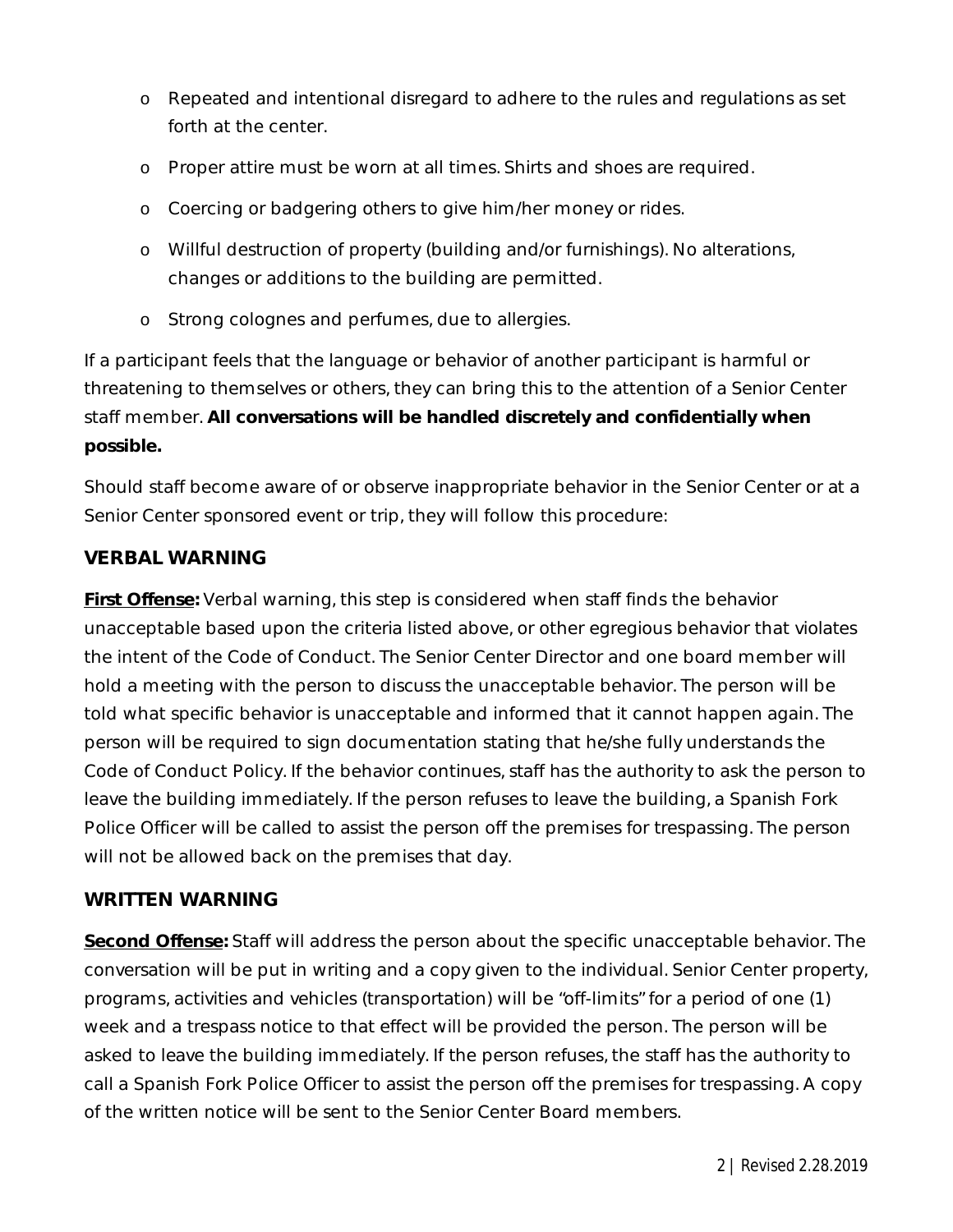**Third Offense:** If a person's behavior continues to be unacceptable, the Senior Center Director will direct the person to leave the premises immediately for such a period as the Director deems appropriate given the facts and the specific behavior at issue (subject to the Right of Appeal). During this period, Senior Center property, programs activities and transportation services will be "off-limits". Should the person refuse to leave, a Spanish Fork Police Office will be called to assist the person off the premises for trespassing. A written notice will be sent to the individual and the Senior Center Board members.

Notwithstanding the foregoing, depending on the nature and severity of the violation, the Senior Center Director reserves the right to dispense with the First and Second Offense procedures and immediately proceed in accordance with the Third Offense procedure, subject to the Right of Appeal.

### **RIGHT OF APPEAL**

Any participant who has been excluded from participation in Senior Center programs, activities and services beyond a one-week period, may request, in writing, within 10 business days, a hearing with the Senior Center Board. The person will be notified in writing of the date, time and place of the meeting. This meeting may include family members. The decision of the Senior Center Board will be final, subject only to the right of review by the Parks & Recreation Director as set forth in the Grievance Policy set forth herein. It is the intent of the Senior Center to arrive at an appropriate resolution.

## **GRIEVANCE POLICY**

The purpose of the grievance policy is to provide a procedure to assure that a grievance raised by a participant will be reviewed and resolved in a timely manner. The following steps will be taken.

- The person will notify the Senior Center Director of their complaint. A discussion will be held in an effort to find a resolution to the complaint. The meeting will be documented and all parties in attendance will be asked to sign the document. If a resolution has not been agreed upon, then all parties will move to the next step.
- If the complaint is not resolved, a request can be made to meet with the Senior Center Board in an attempt to find a resolution to the complaint. The meeting will be documented and all parties will sign the document. If a resolution has not been agreed to, then moved to the next step.